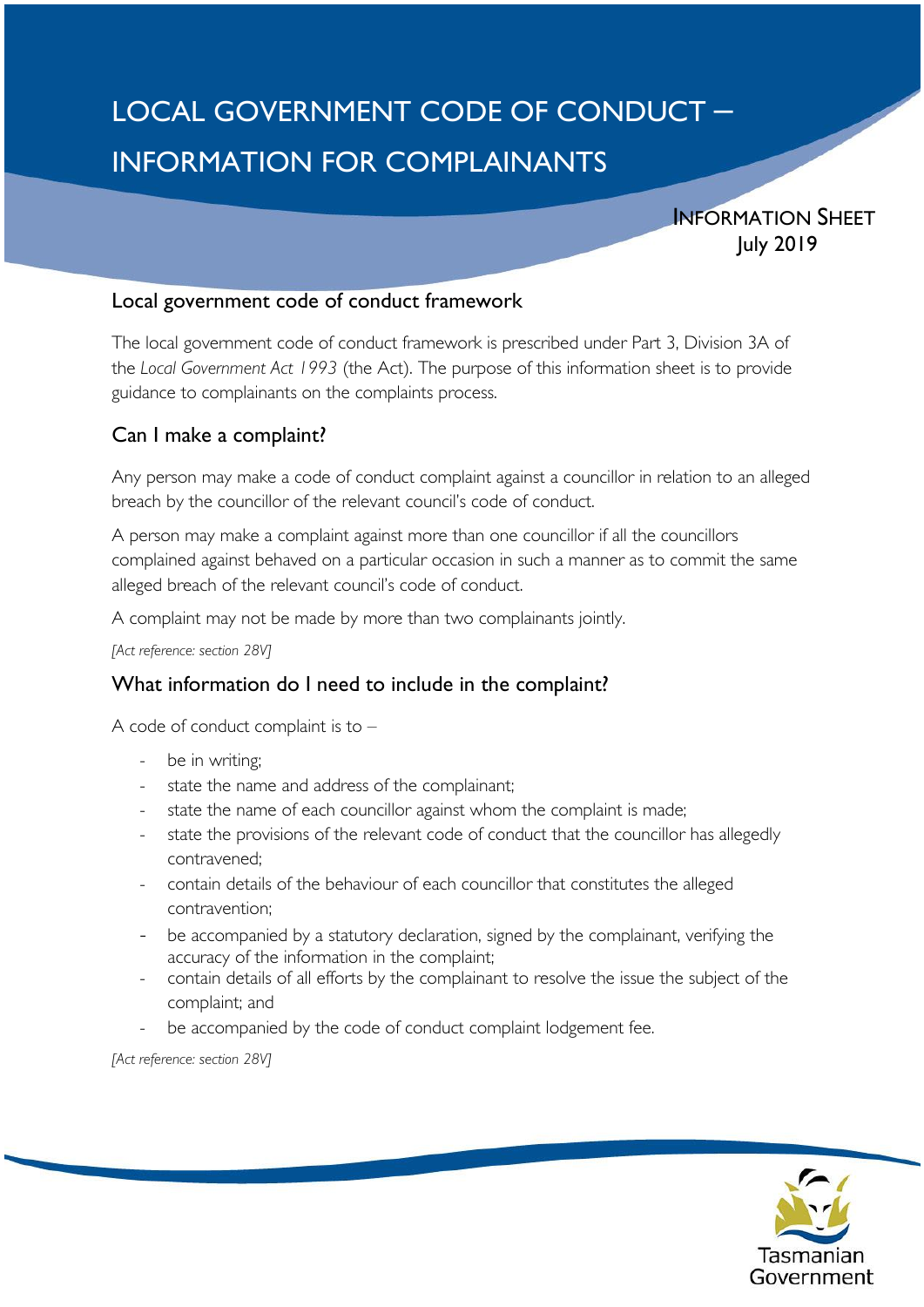Complaint forms are available on the Local Government Division website at: [www.dpac.tas.gov.au/divisions/local\\_government/local\\_government\\_code\\_of\\_conduct](http://www.dpac.tas.gov.au/divisions/local_government/local_government_code_of_conduct) or by contacting the Code of Conduct Panel Executive Officer on (03) 6232 7013.

## How do I lodge the complaint, and is there a timeframe to do so?

Code of Conduct complaints are required to be lodged with the general manager of the relevant council within six months after the councillor or councillors against whom the complaint is made (the respondent councillor/s) committed the alleged breach of the code of conduct.

*[Act reference: section 28V]*

#### Is there a fee for lodging a complaint?

Yes. The code of conduct complaint lodgement fee is prescribed under Schedule 3 (Fees) of the *Local Government (General) Regulations 2015*. The lodgement fee is 50 fee units. Fee units are adjusted for indexation each financial year. Information about the value of a fee unit is available on the Department of Treasury and Finance website at: [www.treasury.tas.gov.au](http://www.treasury.tas.gov.au/)

### What does the general manager do with the complaint?

On receipt of the complaint, the general manager is to assess the complaint to ensure that it meets the information and other requirements of section 28V of the Act (note: this requirement does not apply if the general manager is the complainant).

Where the general manager determines that the code of conduct complaint complies with these requirements, they are required to:

- if the complaint is against less than half of all councillors of the council, refer the complaint to the Code of Conduct Panel by providing it to the Code of Conduct Panel Executive Officer;
- if the complaint is against half or more of the councillors of the council, refer the complaint to the Director of Local Government.

If the general manager considers that the complaint does not comply with these requirements, they are to return the complaint to the complainant and notify them in writing that:

- The complaint does not comply and the reasons for this;
- They may lodge an amended or substituted complaint, without payment of a further fee, provided it is lodged:
	- o Within the prescribed timeframe for making a complaint (within six months of the alleged contravention); or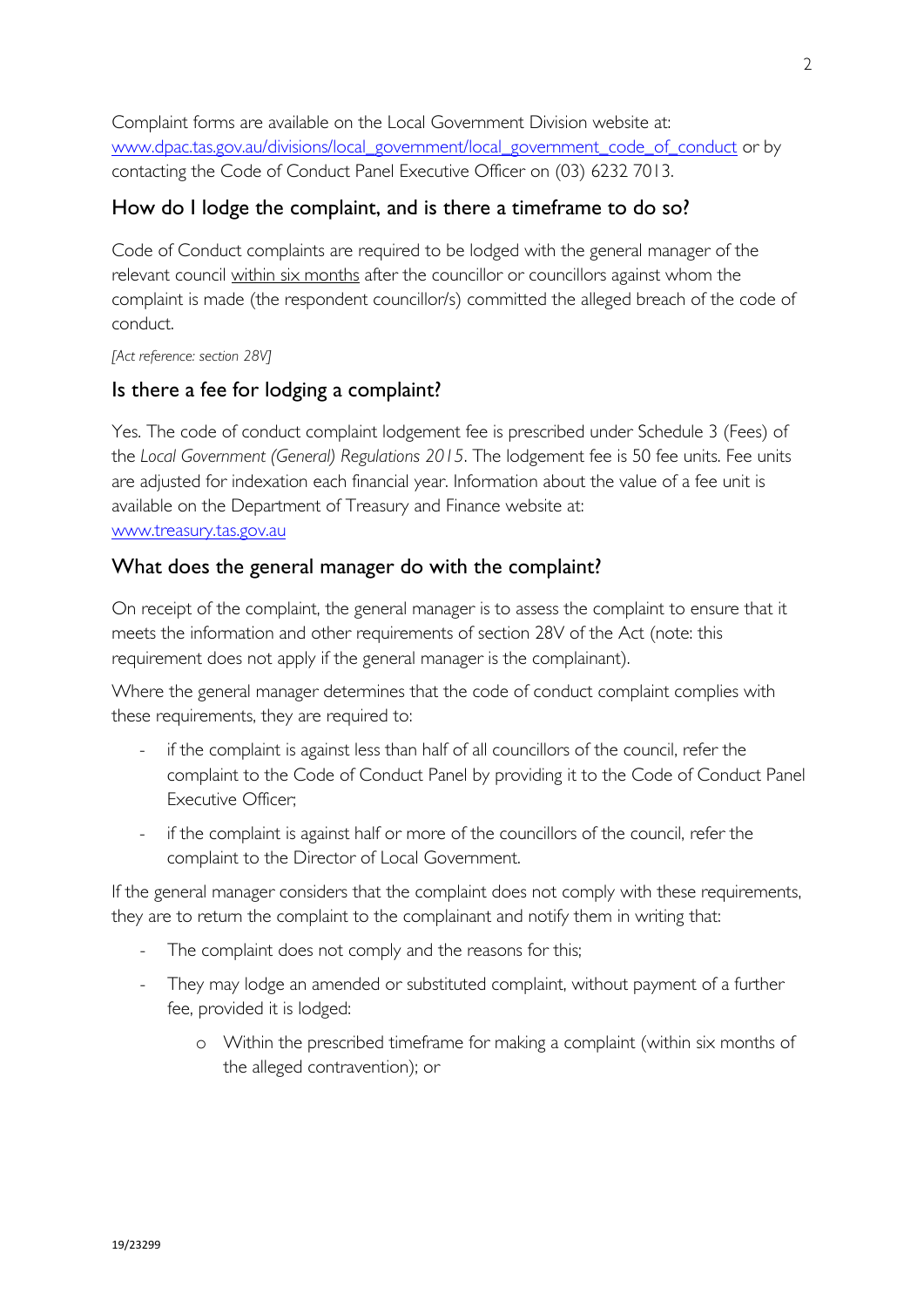o Where the complaint is returned to the complainant after the end of the six month period, or less than 14 days before the end of that period, the complainant may lodge the amended or substituted complaint within 14 days after receiving the returned complaint.

#### *[Act reference: sections 28Y & 28Z]*

# What happens if I don't include information in the complaint form about my efforts to resolve the complaint with the respondent councillor?

As described above, the general manager will check the complaint form to ensure that includes all the required information, including details of all efforts by the complainant to resolve the complaint with the respondent councillor. The complaint form includes a dedicated section for this information.

Failure to complete this section may result in the general manager returning the complaint to you and inviting you to lodge an amended complaint.

#### *[Act reference: section 28V]*

# What happens when Code of Conduct Panel receives a complaint?

On receiving a code of conduct complaint, the Executive Officer of the Code of Conduct Panel will constitute a Code of Conduct Panel and provide a copy of the complaint to the chairperson.

The chairperson will then do an initial assessment of the complaint and determine whether to:

- Accept the complaint (or part of it) for investigation/determination by the Panel;
- Dismiss the complaint (or part of the complaint); or
- Refer the complaint (or part of it) to another person or authority.

The chairperson is to complete the initial assessment and notify the complainant and the general manager, in writing, of the result of the initial assessment and reasons for it within 28 days of receiving the complaint.

If the chairperson determines that the complaint (or part of it) will be investigated and determined by the Code of Conduct Panel, they are to notify the councillor who is the subject of the complaint (the respondent councillor), in writing, of the result of the initial assessment and reasons for it and provide them with a copy of the complaint. The Chairperson will also provide a copy of the complaint to the other Panel members.

The Panel will then proceed to investigate and determine the complaint.

*[Act reference: sections 28Z & 28ZA]*

# Can the Chair of the Panel dismiss a complaint on an initial assessment?

Yes, in some circumstances. The Chairperson can dismiss a complaint (or part of it) on initial assessment where they consider the complaint:

is frivolous, vexatious or trivial: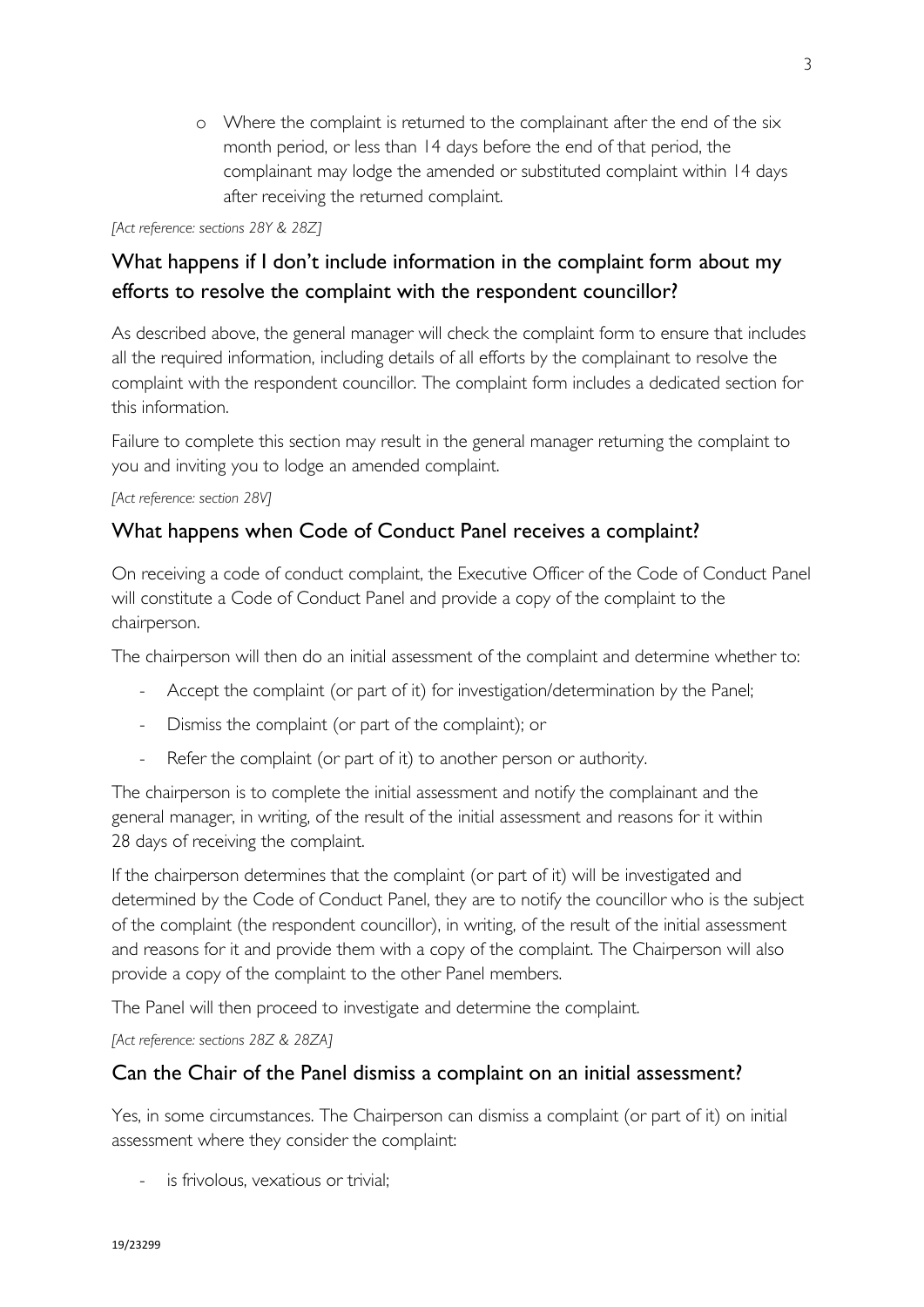- does not substantially relate to a contravention of the council's code of conduct;
- is made in contravention of a determination of the Chairperson or a previous determination of the Panel.

If the Chairperson dismisses the complaint on the basis that it is frivolous, vexatious or trivial, the Chairperson may direct the complainant not to make a further complaint in relation to the same matter unless substantive new information is provided in the further complaint.

The Chairperson may also dismiss the complaint if they consider that the complainant has not made a reasonable effort to resolve the issue that is the subject of the complaint.

#### *[Act reference: section 28ZB]*

## Can I amend or withdraw my complaint?

A complainant (or joint complainants) may amend or withdraw a code of conduct complaint in some circumstances.

A complainant can amend a code of conduct complaint, by notice in writing to the general manager or the Code of Conduct Panel, at any time during the initial assessment of the complaint. The complaint cannot be amended once the Panel has commenced an investigation.

If a notice amending a code of conduct complaint is received by the general manager after the complaint has been referred to the Code of Conduct Panel, the general manager is to notify the Panel's Executive Officer, in writing, of the amendment.

The Code of Conduct Panel is to notify the general manager if it receives a written notice of amendment, unless the amendment was provided to the general manager. The Panel is also required to notify the respondent councillor of the amendment if the respondent councillor has been notified of the complaint.

A complainant can withdraw their complaint by notice in writing to the general manager or the Code of Conduct Panel. This can occur at any time prior to final determination of the complaint by the Panel.

If a notice of withdrawal is provided to the general manager after the complaint has been referred to the Code of Conduct Panel, the general manager is to notify the Code of Conduct Panel's Executive Officer, in writing, of the withdrawal.

The Code of Conduct Panel is to notify the general manager if it receives a withdrawal notice.

*[Act reference: sections 28W & 28X]*

# What happens if a code of conduct complaint is accepted for investigation by the Panel?

If the complaint is accepted for investigation, the Code of Conduct Panel is to proceed to investigate the complaint with as little formality, and as expeditiously, as possible and must observe the rules of natural justice.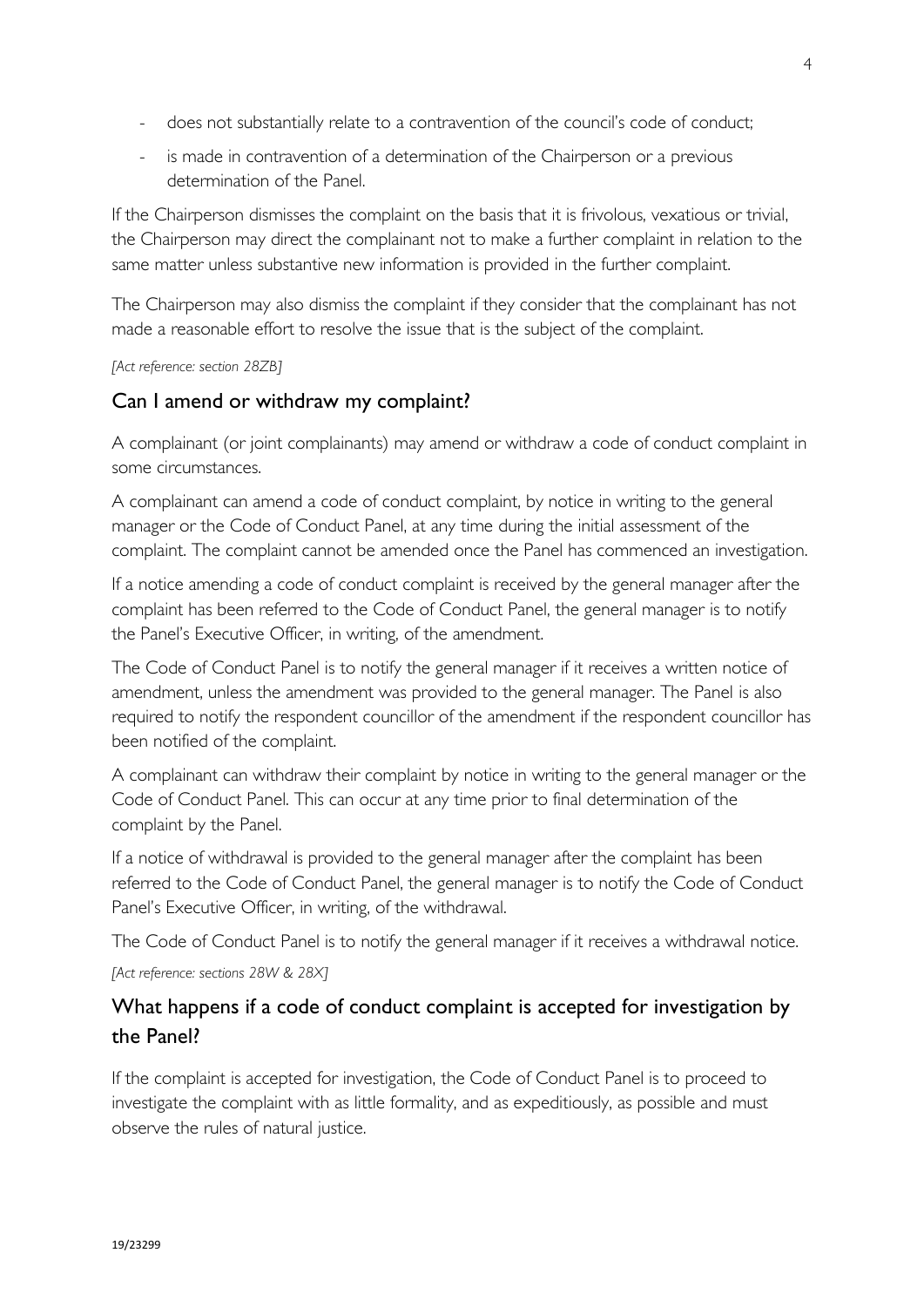The Panel may accept evidence given orally on oath or affirmation or by written submissions and documents verified by a statutory declaration.

At any time during the investigation the Panel can make a written request to the complainant, the respondent councillor, a witness or the relevant council to provide information, including documents, that the Panel considers relevant to the determination of the complaint. A person requested to provide information is to do so within the period specified by the Panel, including providing a statutory declaration verifying the accuracy of the information they provide.

#### *[Act reference: section 28ZE]*

### Is a complaint confidential?

Complaints should be treated as confidential. The parties to a complaint should keep the complaint, and all information provided to, and by, the Panel during the assessment and investigation of the complaint (for example, supporting information provided by the complainant and any response to the complaint provided by the respondent), confidential and out of the public domain. This applies from lodgement of the complaint up until:

- the complaint is withdrawn by the complainant;
- the complaint is dismissed by the Chairperson of the Panel on initial assessment; or
- the Panel's determination report is made public by being included within an agenda item at the first open council meeting at which it is practicable to do so.

Under the Act, a person must not make improper use of information acquired by the person in relation to a code of conduct investigation. This includes using the information to:

- gain an advantage or to avoid a disadvantage for oneself, a member of one's family or a close associate; and
- cause any loss or damage to any person, council, controlling authority, single authority or joint authority.

A fine of up to 50 penalty units applies for breach of these requirements. In addition, where a councillor breaches this provision, a court may make an order barring the councillor from nominating as a councillor for up to seven years. Alternatively, a court may dismiss from office a councillor, member of a joint authority or member of an audit panel found in breach.

The parties to a complaint should also be aware of the potential for civil proceedings, including under defamation laws, where information in relation to a code of conduct complaint is put in the public domain.

*[Act reference: section 339]*

### Will the Panel hold a hearing into my complaint?

The Panel must hold a hearing into a complaint unless it reasonably considers that: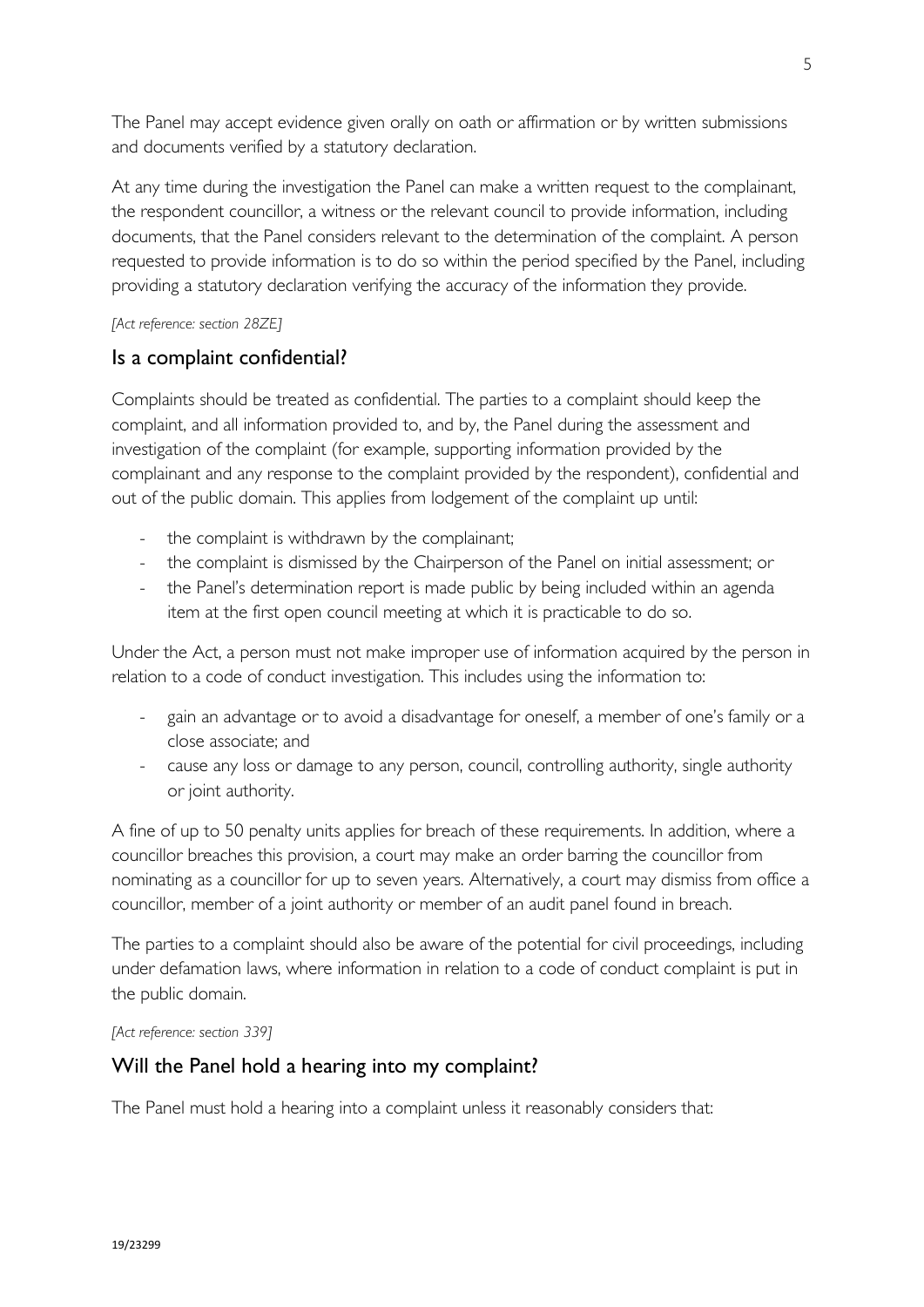- Neither the complainant or the respondent councillor would be disadvantaged if a hearing were not hold and it is appropriate in the circumstances not to hold a hearing; or
- A hearing is unnecessary in the circumstances because the investigation of the complaint can be adequately conducted by means of written submissions and/or documentary evidence.

The Panel may change its decision not to hold a hearing at any time before determining the complaint.

*[Act reference: section 28ZG]*

## What happens at a hearing?

A hearing is an inquiry into the matters raised in the Code of Conduct complaint that are in dispute and is not to be adversarial.

The Panel can require a person (in writing) to attend a hearing and give evidence in person and/or provide documents. Evidence at a hearing is taken on oath or affirmation and can be given orally or in writing.

At a hearing, witnesses may be called by the complainant, the respondent councillor and the Code of Conduct Panel.

With the consent of the Panel, a person, a complainant or respondent councillor may be represented at a hearing by an advocate but that person cannot be an Australian lawyer.

Hearings are closed to the public.

The Panel can regulate its own procedures for a hearing.

*[Act reference: section 28ZH]*

### Can I recover the costs of my complaint?

No. Each party to a complaint bears their own costs associated with the complaint.

*[Act reference: section 28ZN]*

### What is the timeframe for investigating and determining a complaint?

The Panel is to make every endeavour to determine a complaint within 90 days of determining to investigate it. If part of the complaint was referred to another person or authority, the Panel has 120 days to do so.

If the Panel is unable to meet these time frames, the Panel is to include the reasons for this in its determination.

*[Act reference: section 28ZD]*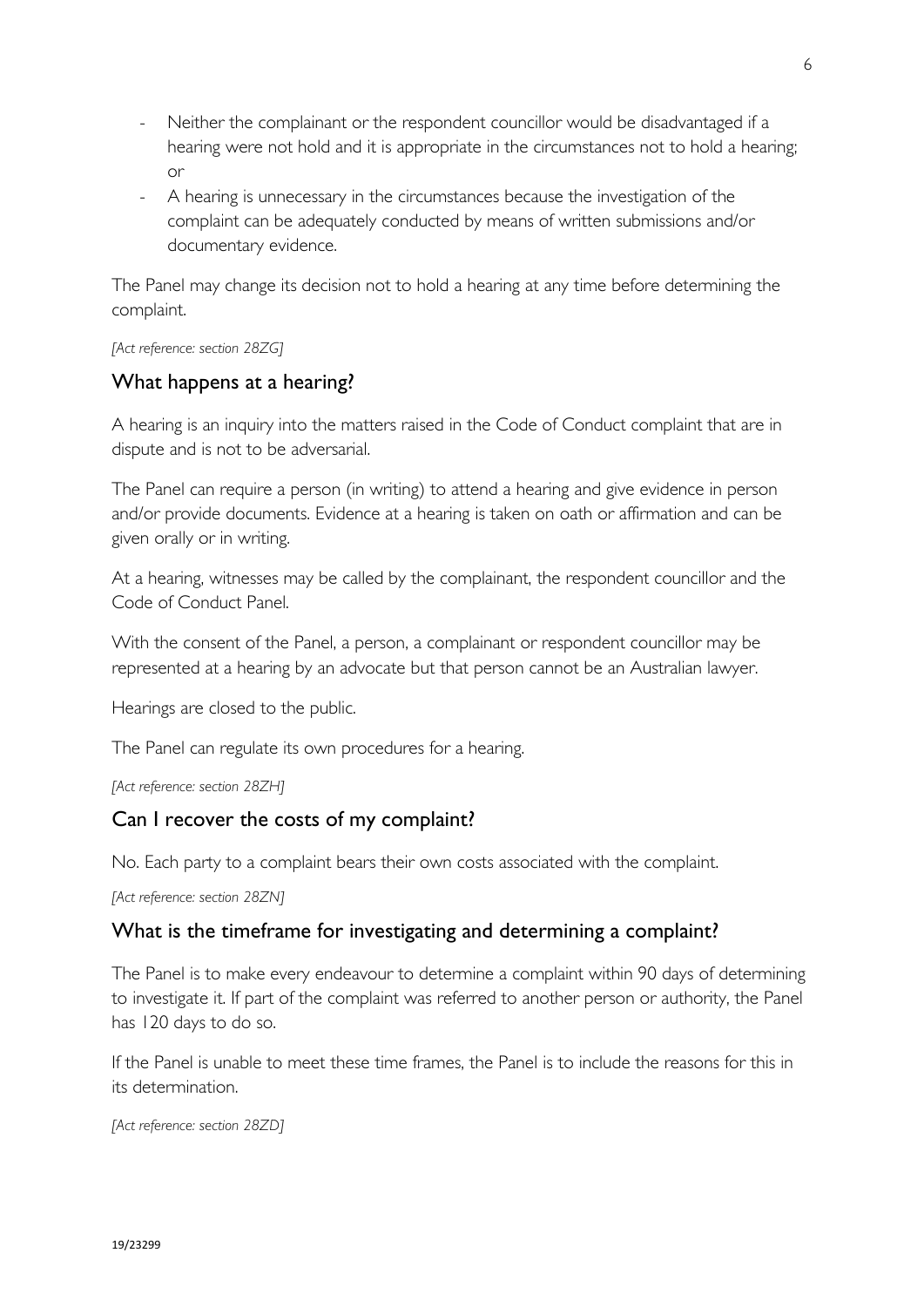## What sanctions can the Panel impose where they uphold a complaint?

If the Panel upholds a code of conduct complaint, it may impose one or more of the following sanctions on the respondent councillor:

- A caution
- A reprimand
- A requirement to apologise to the complainant or other person affected by the contravention of the code of conduct
- A requirement to attend counselling or a training course
- Suspension from performing the functions and powers of his or her office for a period not exceeding 3 months.

In some circumstances, the Panel may also determine not to impose a sanction despite upholding a complaint.

*[Act reference: section 28ZI]*

#### Will I receive a copy of the Panel's determination report?

The Panel is to provide a copy of its determination report to the complainant, the respondent, the general manager and the Director of Local Government within 28 days of making a determination.

In circumstances where it is necessary to refer to information that is classified as confidential in the determination report, the Panel must include this information separately in an addendum to the report. This information will not be provided to a complainant that is not a councillor.

*[Act reference: sections 28ZJ]*

#### Is the determination report made public?

Following receipt of a determination report, the general manager of the relevant council is to include it within an item on agenda for the first meeting of the relevant council at which it is practicable to do so.

If the general manager receives an addendum to the report, they are to include it within an agenda item at the next closed council meeting at which it is practicable to do so.

A determination report is confidential until it is tabled by the general manager as outlined above. An addendum to a report must remain confidential (subject to circulation and discussion for the purposes of the relevant closed council meeting). Fines of up to 50 penalty units apply to any person that breaches these requirements.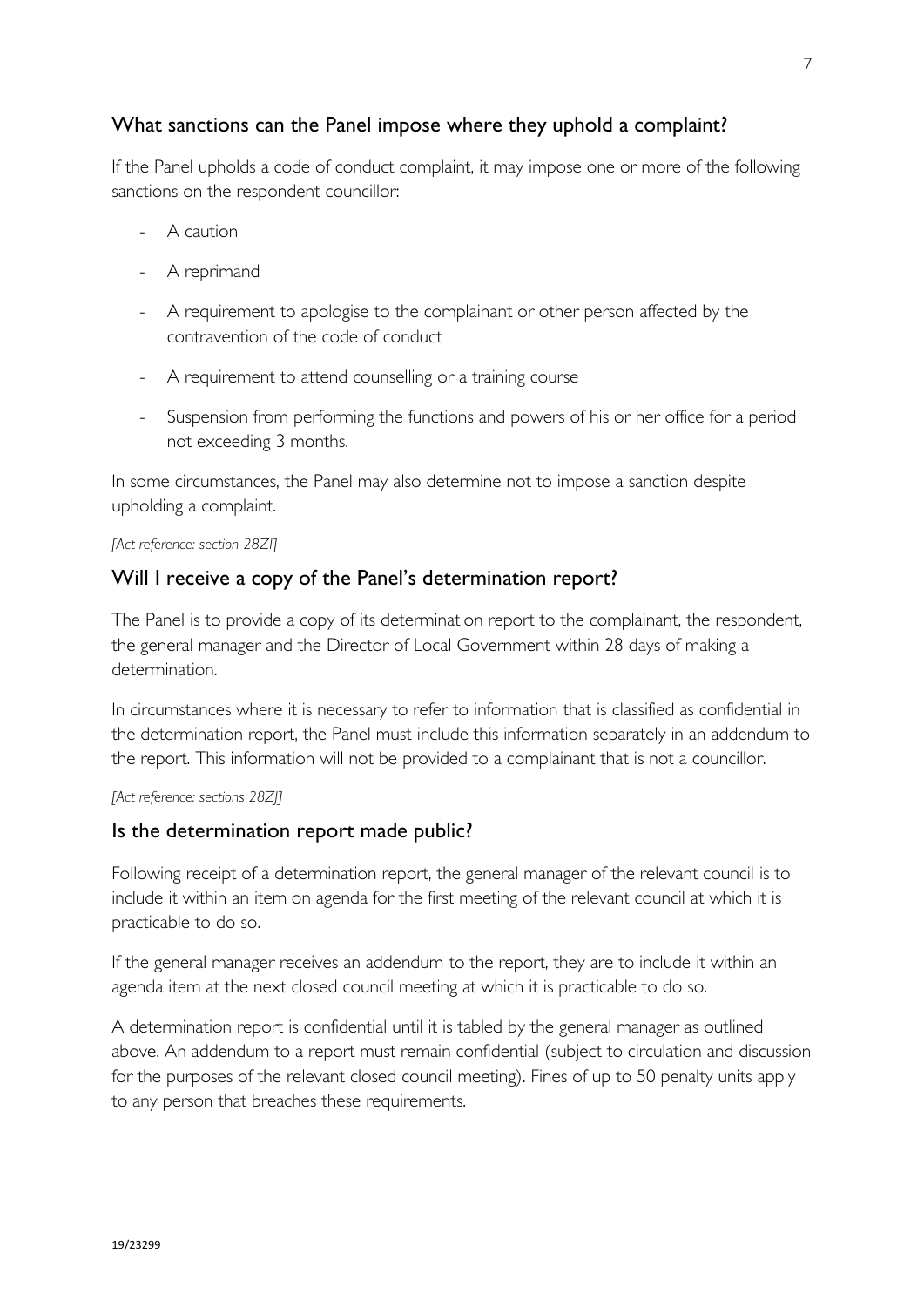Reports that have been tabled at a public meeting will be made available by the Local Government Division on its website.

A council must report the number of code of conduct complaints received during the relevant financial year, and the number that were upheld (whether wholly or in part), in its annual report. The Council must also detail in the report the total costs met by the council during the preceding financial year for all code of conduct complaints.

#### *[Act reference: sections 28ZK & 72]*

# What happens if a councillor fails to comply with a sanction imposed by the Panel?

A councillor must comply with a sanction that requires them to apologise to a person or attend counselling or a training course within the timeframe specified by the Panel. If they fail to comply, they may be subject to a fine of up to 50 penalty units on conviction for an offence.

A councillor is required to notify the general manager within seven days of complying with a sanction referred to above. If a councillor fails to comply, the relevant general manager is to notify the Director of Local Government in writing. The Director is then required to deal with the matter as if it were a complaint under section 339E of the Act (Complaints against non-compliance or offence).

*[Act reference: section 28ZM]*

# Can a councillor be removed from office for breaching the Code of Conduct?

If the Code of Conduct Panel suspends a councillor three times during the councillor's current term of office, or within two consecutive terms of office, the Panel is to notify the Minister for Local Government of the details of each suspension. On receipt of the notice, the Minister may remove the councillor from office.

#### *[Act reference: section 28ZL]*

# Are there circumstances where I am eligible to receive a refund of the complaint lodgement fee?

Yes. A Council must refund to the complainant (or to each complainant, in equal shares, where there are joint complainants) the complaint lodgement fee where:

- the complaint is referred by the general manager to the Director of Local Government and the Director accepts the complaint;
- the whole complaint is referred to another person or authority by the Panel and accepted by that person or authority;
- the whole complaint is withdrawn by the complainant (or complainants jointly) prior to the general manager referring it to the Panel;
- the complaint (or part of it) is upheld by the Panel; or